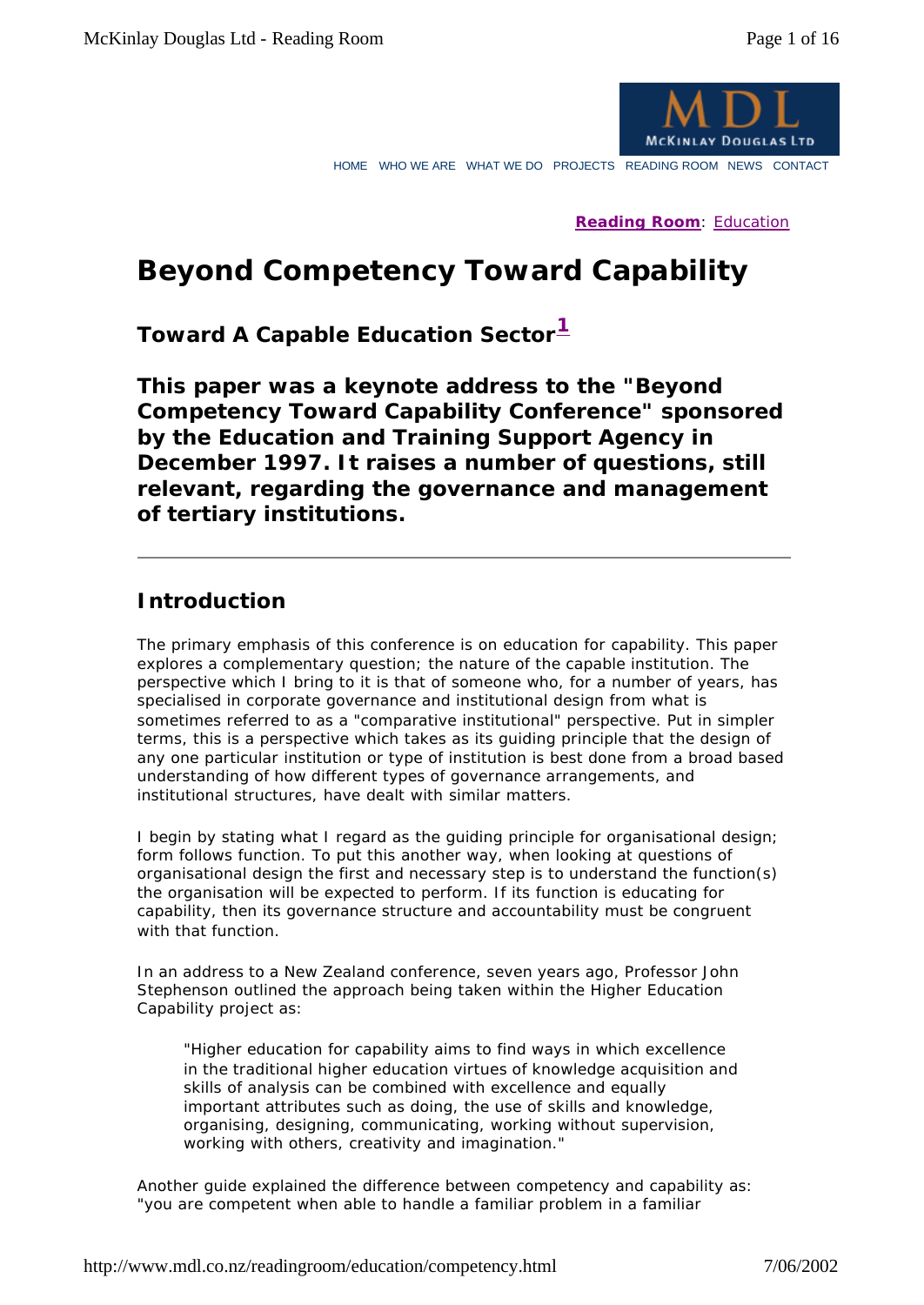environment; you are capable when able to handle an unfamiliar problem in an unfamiliar environment."

For me, this way of expressing the difference came as a strong reminder of another project being undertaken by the sponsors of the Higher Education for Capability project, the London based Royal Society for the encouragement of Arts, Manufactures and Commerce otherwise known, confusingly for New Zealanders, as the RSA.

The project to which I refer is "Tomorrow's Company: The Role of Business in a Changing World". There is much about the background to the Tomorrow's Company project which will seem very familiar to those of you concerned with the capability movement. Both are set in a context of a rapidly changing world in which, increasingly, the need is for the ability to handle unfamiliar problems in unfamiliar environments.

There are, of course, differences. The focus of the capability movement is on individuals; what do they require of and how should they interact with the education system if they are to cope in tomorrow's world. The focus of Tomorrow's Company is on business organisations; what are the characteristics of the organisation which will succeed in tomorrow's environment.

The Tomorrow's Company Inquiry identified six major forces for change. It is worth setting them out in full as they are, very substantially, the same forces as are driving change in the education sector:

*Technological developments* are transforming markets, revolutionising information and communications, and creating new possibilities for what, how and where work is done.

*Globalisation* of markets, supply chains, work and capital, is racing ahead faster than ever before, demanding new sensitivity and a more rapid response from businesses. Global competition is producing changes in cost and quality on an unprecedented scale.

*New employment patterns* are emerging, with the rise in importance of the knowledge worker, the growing numbers of self-employed people and small businesses, the erosion of the traditional concept of the job as full-time, permanent and male, and the consequent changes in the role and outlook of trade unions.

*New organisational structures* are emerging, with the introduction of the networked organisation, the reduction and streamlining of corporate centres, the sub-contracting of whole functions, and the growing use of independent specialists.

*Environmental issues* are becoming of critical importance for business, not only because of the rising threshold of public concern and expectations, but also because of the need for business to fulfil a significant role in helping to solve global environmental problems.

*The death of deference* means pressure on companies from more demanding employees, customers and communities who expect their individual needs and values to be respected.

These forces emphasise the need for such things as flexibility, openness to change, the capability to react quickly to new information and to work in new and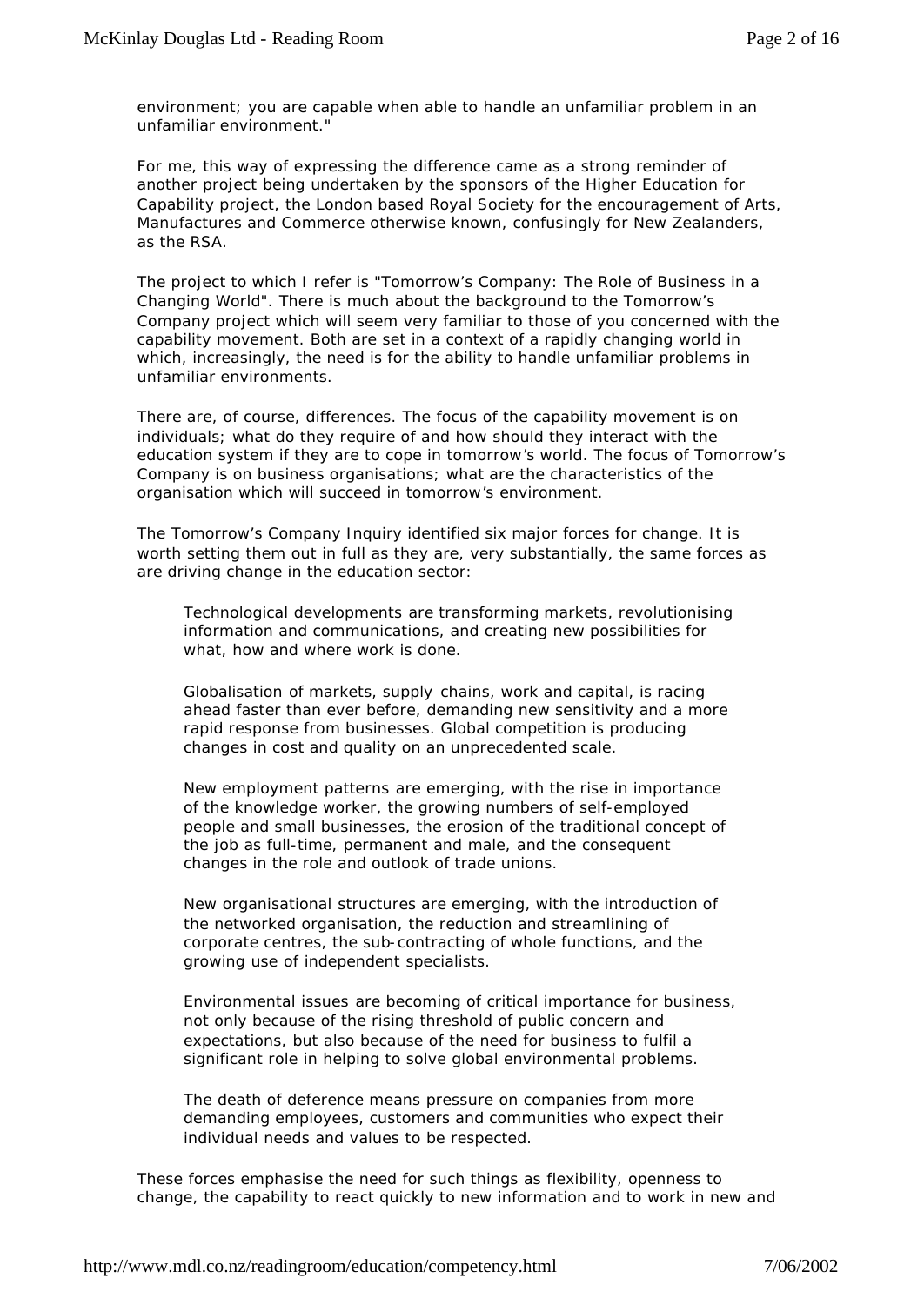very different ways.

In a very real sense, the Tomorrow's Company Inquiry was concerned with what makes for a capable organisation. The focus of that Inquiry was on the future of business organisations, specifically of United Kingdom companies, large and small. Many in this audience may wonder why an address concerned with the makings of a capable education system should start by drawing a parallel with the position of private sector companies. Surely companies are very different from the institutions which make up the education sector? After all the primary purpose of company is still recognised as being to maximise shareholder wealth; a very different purpose from that of an institution which has the objectives set out in Section 162 of the Education Act with its emphasis on research, teaching and the dissemination of knowledge.

For part of the answer go back to the six forces of change identified in the Tomorrow's Company inquiry. The objectives of an educational institution may be very different from those of a company but the forces acting upon them are much the same. For another part of the answer consider the following statement from the Tomorrow's Company Report:

*"As the world business climate changes, so the rules of the competitive race are being rewritten. The effect is to make people and relationships more than ever the key to sustainable success. Only through deepened relationships with - and between - employees, customers, suppliers, investors and the community will companies anticipate, innovate and adapt fast enough, while maintaining public confidence."*

I suggest that this paragraph establishes a theme which is common to educational institutions and to the corporate sector of an emphasis on people; of knowing and understanding the needs and interests of the key stake holders with whom you work and developing the organisational capability for responding quickly and effectively to those needs; ideally of developing the capability to anticipate and lead.

In the rest of this paper I want to build on the theme of what makes for organisational capability in a New Zealand educational institution; my focus will be on polytechnics and universities rather than on the primary and secondary system. In doing so I will:

- Briefly discuss the impact of forces such as globalisation and technology in order to set a context;
- Consider the limits on Government action in the current environment;
- Ask what it means to be a capable educational institution in late  $20<sup>th</sup>$ Century New Zealand;
- Draw out the structural and organisational implications of this.

First, I want to note that this emphasis should not be seen as ignoring the role played by New Zealand's many Private Training Establishments. For the most part, they already operate with structures and processes which are consistent with the arguments in this paper. Precisely because they operate in a part of the education universe which is already highly contestable, they have had to develop institutional capability as a condition of survival.

# **Globalisation and Technology**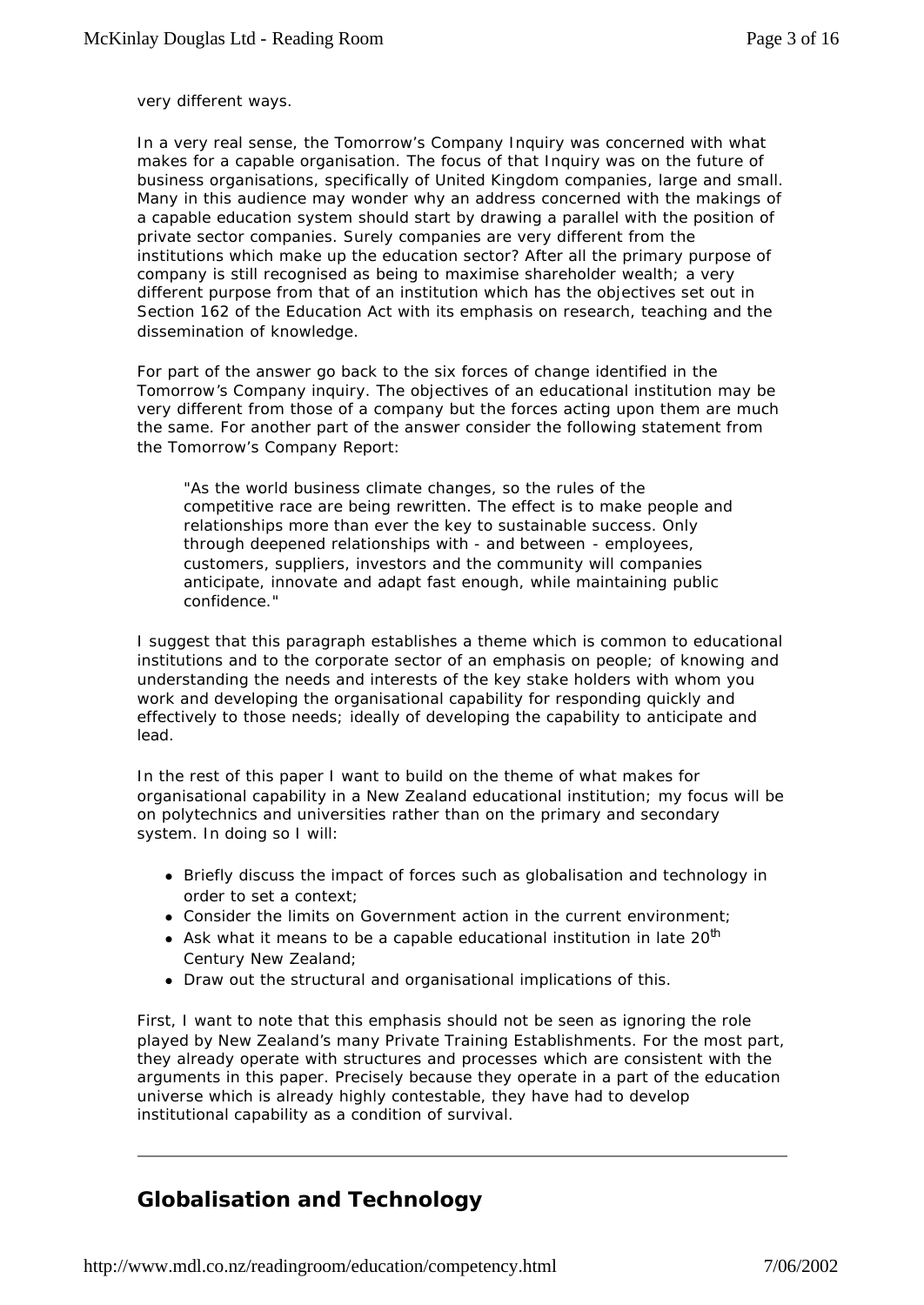First technology. It is dramatically changing the way in which people access and use information. My own firm employs a Research Librarian whose primary role is to operate our "virtual library" via the internet.

The exponential growth in the internet, the rapid development in interactive video conferencing and the continuing extraordinary decline in the cost of computing power all point to the probability of major changes in the way in which tomorrow's students will access educational services and in the structure and operation of the institutions which deliver them. It also points to a world in which life long learning will not only become almost a pre-condition of citizenship in the sense of being equipped to play a full role in civil society but also the natural, logical and simplest way to approach learning. My generation got its education in a world in which it was taken for granted that the student went to the physical location of the educator and presented at rigorously defined times to receive bits of knowledge intended, together, to provide a set of competencies.

Taken together, the constraints associated with this were a major factor not just in shaping the particular course of study and the timeframe in which that study was undertaken but also generally in limiting students to a single provider.

If technology is effective in removing the need for the student to be physically present, what will this mean for the future shape of our polytechnics and universities and the way in which courses of study are put together? Is it being unduly fanciful to predict a shift from the currently typical (but not universal) practice of studying for a certificate, diploma or degree within a single institution to building up a course of study by selecting components from different providers? Can we foresee a future in which the interface between the student and the provider is a broker whose specialisation may be assisting the student assemble a customised course? Indeed, may we see the emergence of specialist degree or diploma conferring institutions with relatively little teaching or research capability of their own but concentrating on buying in the best on offer from around the world?

#### **Globalisation**

This last point, in a way, is no more than another aspect of globalisation; the gradual breaking down of barriers between national economies.

The term, though, has a much wider significance than just the impact of technology. It is really intended to encapsulate a series of changes which have taken place in the movement of goods, services and capital. The main cause for this has been the unsustainability of protectionist policies, whether measures designed to maintain fixed exchange rates, protect domestic industries from competition, or restrict foreign investment<sup>2</sup>.

In New Zealand, the policy shifts resulting from globalisation have been and remain controversial. There are still quite strong bodies of opinion which believe that we should be protecting our industries in order to create employment or that we should impose very strict constraints on foreign investment.

The reality is that we cannot do so. If we re-introduce protection for domestic industry then:

• We would immediately trigger retaliatory action against our exports. New Zealand's major primary industries, such as dairying, meat and horticulture, are continually battling against trade barriers in other countries. For New Zealand to revert to the use of trade barriers would be to give other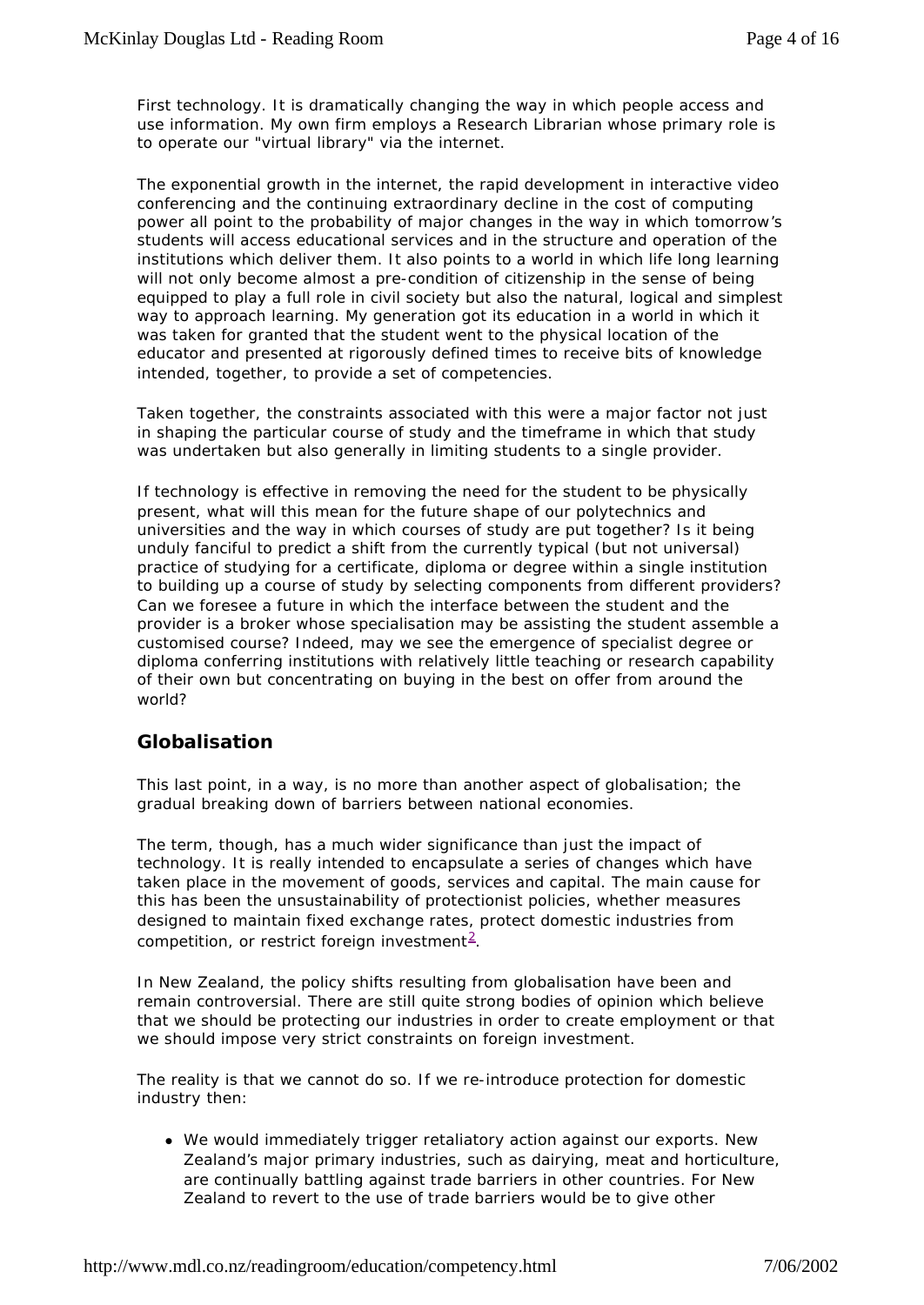countries the excuse they seek to restrict or exclude New Zealand's exports;

• Experience shows us that protecting our domestic industries against competition has the unfortunate side effect of making most of our manufacturers uncompetitive in international markets.

Nor do we have any real ability to impose restrictions on foreign investment. At the moment, New Zealanders' spending on consumption and investment is somewhere in the order of \$4 billion - \$5 billion per annum greater than our combined incomes. Unless we are prepared to reduce our consumption and/or investment to match our income, we need foreign investment to make up the gap. There is no way I know of in which New Zealanders can force foreigners to invest in New Zealand on our terms rather than theirs. The message is simple; if you do not like foreign investment, then stop relying on foreigners to make up for the gap between what we want to spend and what we earn. If you are not prepared to do this, then recognise the reality that satisfying our needs for investment, on terms we can afford, requires us to allow foreigners broadly the same freedom to invest as are enjoyed by New Zealand citizens.

What does all of this mean for education? The answer is actually quite straight forward. We need to be able to match or exceed the best on offer elsewhere and, where we cannot do so, make it as easy as we can for New Zealand to acquire skills and knowledge from elsewhere. Because of globalisation, we live in an increasingly competitive world. For New Zealand firms to compete successfully in this environment, they must be as or more efficient than their competitors, both firms in the countries to which we export, and firms in other countries which export to New Zealand<sup>3</sup>. If we cannot deliver equivalent or better value than our competitors, then we can expect to lose market share both in export markets, and in domestic markets in competition against imported products.

Let me give you a measure of how this impacts. Within the education sector there is very real concern if Government fails to increase funding to keep up with inflation. For most of our manufacturers the idea of maintaining prices in line with inflation is a dream of years past. The markets in which they operate demand continuing reduction in the real costs of production.

Consider another implication. New Zealand's tax burden, as a percentage of total income, is approximately 43%. A number of our competitors in international markets have total tax burdens of little more than 20%.

In business, tax is treated as a cost of production in much the same way as (say) wages or rent. Our comparatively high tax levels thus automatically put our producers at a disadvantage.

More to the point, this relativity explains why there has been so much discussion in recent times about the need to reduce the tax burden. For sectors such as health and education, this poses a very real dilemma. It is quite easy to see areas where more spending would seem likely to produce improved outcomes. Unfortunately, more spending means higher taxes (or forgoing tax cuts) which undermines our relative position in an increasingly competitive international market.

As educators, there is probably little you can do about this situation except learn how to work within it and recognise that what you do, and how well and efficiently you do it, is a critical element in New Zealand's ability to compete internationally and thus deliver better outcomes for all New Zealanders.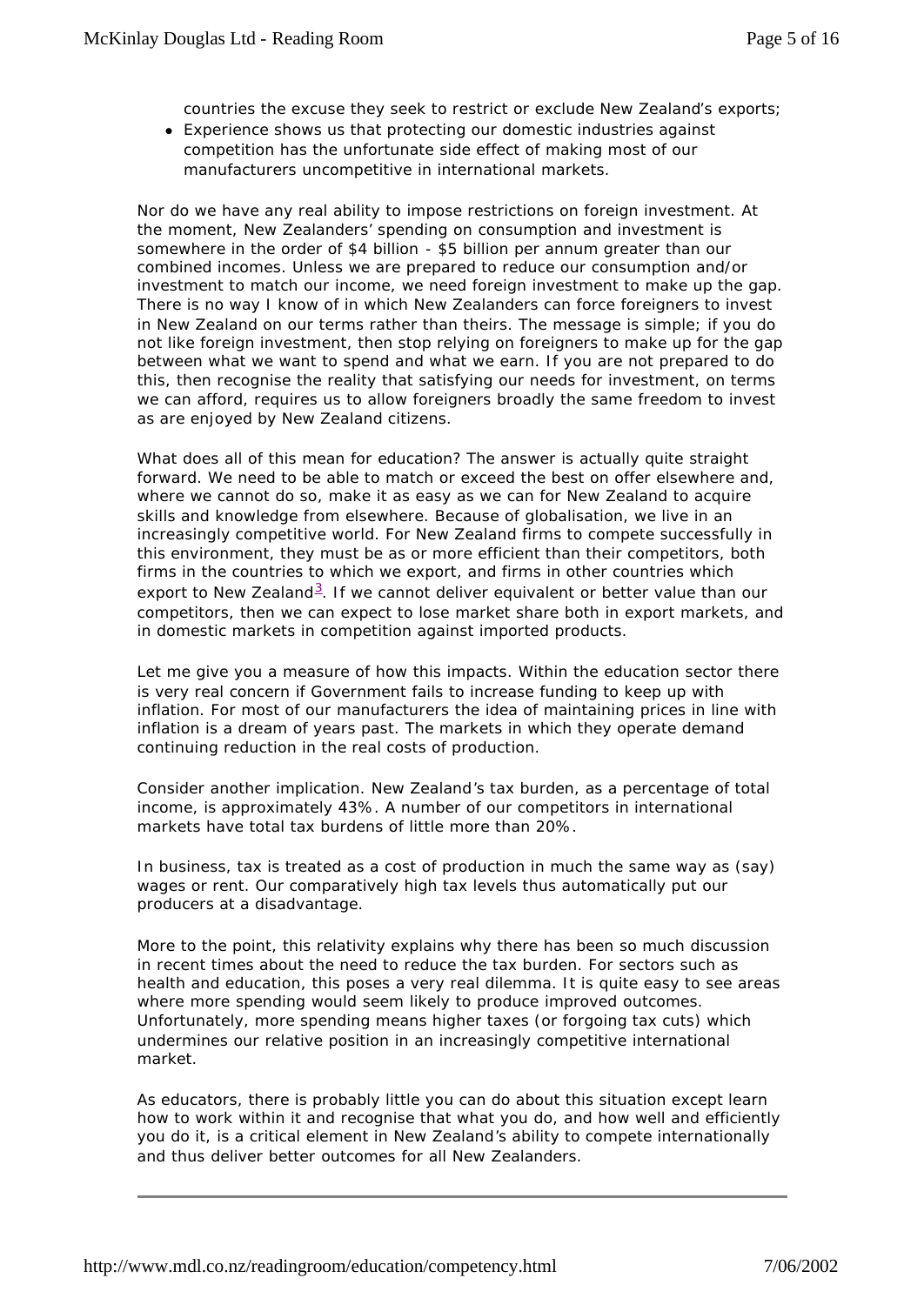# **Limits on Government Action**

I have already spelt out one of the major limits on Government action; the need to recognise the role which tax plays in the cost structure of enterprise and the reality that tax rates out of line with those of our major competitors automatically place us at a significant disadvantage.

I now want to discuss some of the other limitations which I believe we need to recognise.

In the past decade or more we have seen a significant withdrawal of Government from activities which most New Zealanders had regarded as part and parcel of what Government naturally did. We took it for granted that Government ran railways, operated a telephone system, provided banking services, owned an airline, had major forest interests, was the country 's largest farmer and so on.

We also expected Government to guarantee everyone a job, easy, and free to user, access to education and comprehensive health services, affordable housing and so on.

Much of this has now gone. Government has sold out of most its major business interests and has pulled back, substantially, from accepting that it can achieve in social services the range and level of outcomes which we had come to expect.

It is easy to label this set of changes as simply the consequence of "new right" ideology, thus suggesting that a Government of a different ideological persuasion could easily take us back to the New Zealand we used to know.

I suspect that this belief is particularly strongly held by many people in areas such as education and health. Certainly, it would be natural for this to be the case as these are areas which have carried some of the heaviest burdens of adjustment.

What I want to argue is that these changes have been at least as much the result of a growing recognition of the inherent limits on the capability of governments, as they have been of any particular ideological perspective.

New Zealand's major privatisations, and the associated restructuring of much of what remains in the public sector, have all resulted from changing understandings of the ability of governments (both politicians and their advisors) to use government interventions as the means of achieving desired outcomes.

Both in New Zealand, and in many other countries, governments have come to believe that they do not have the knowledge they need to decide which things should be done in order to get the outcomes they want. They have also come to recognise, from experience, that all too often bureaucratic systems operate on incentives which defeat the very purposes they are intended to serve.

This has become all the more apparent in a world which requires the ability to respond swiftly and flexibly to ever changing conditions.

There is an increasing awareness that government decision making processes, in which decisions grind their way through inter-departmental committees, officials reports, cabinet committee meetings, cabinet decisions and the legislative process, is simply incapable of dealing with the world in which we now live if it is to be the means through which we as a society decide what to do and how to do it in order to meet the needs of our fellow citizens.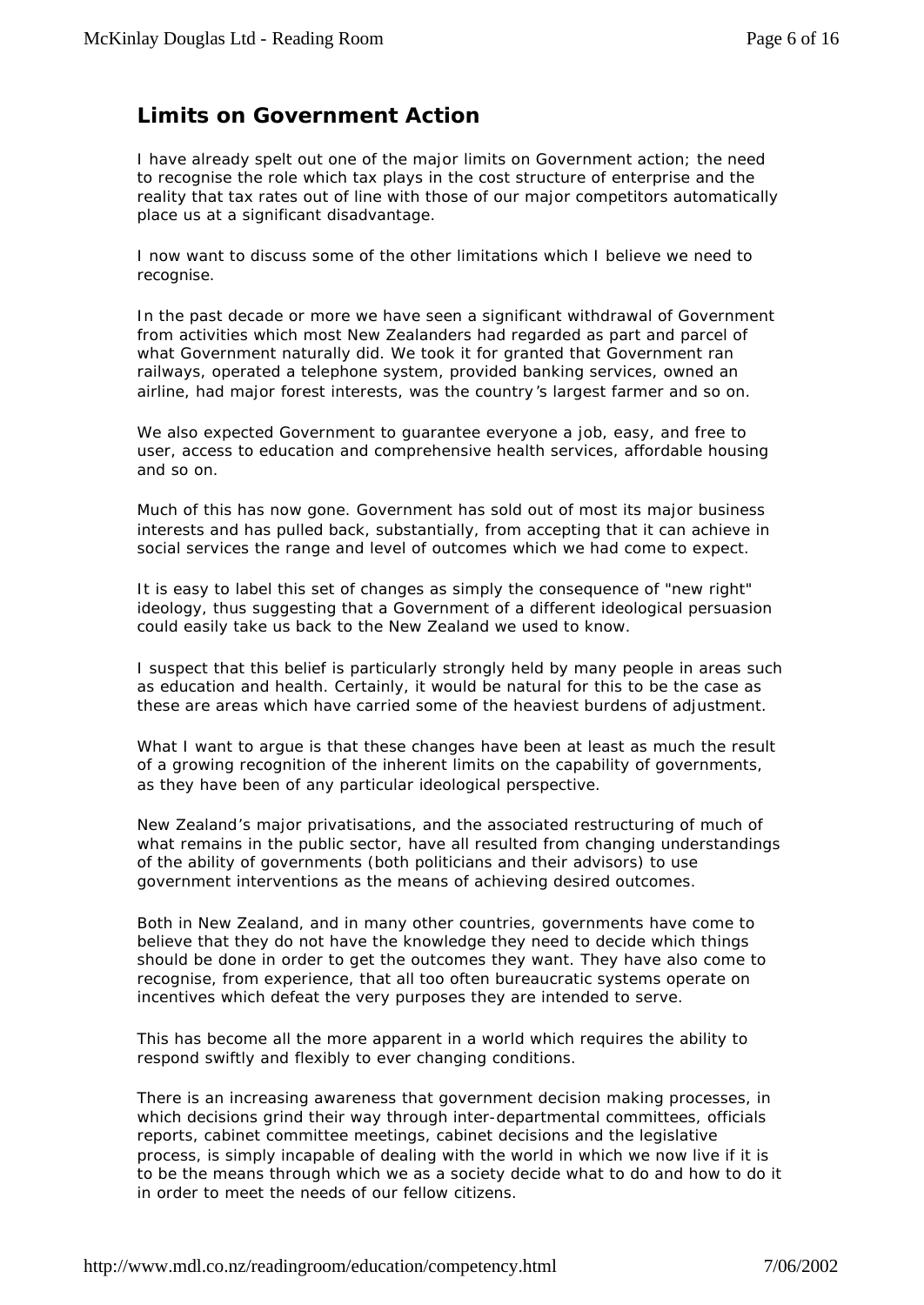Recognition of the mis-alignment between government processes and the need to act swiftly and flexibly in an ever changing world is supported by very considerable experience of how badly things can go wrong when done by governments or their agencies. Consider, as examples:

- The outcome of successive governments' incentive measures to encourage increased farm production in the late 1970s and early 1980s was destruction of sensitive habitats, a major increase in erosion problems (remember cyclone bola), a temporary increase in production followed by collapse in commodity prices (for a period, Government subsidies exceeded in amount the net income of the farming community) and severe on-farm debt problems;
- Attempts by successive governments to encourage regional development through subsidies produced little in the way of employment gain and typically either encouraged "subsidy farming" (often by consultants for whom this became a lucrative source of income) or created businesses which proved to be non-viable;
- Think Big and its promise of 400,000 extra jobs which turned, instead, into a nightmare of debt for the taxpayer.

It is experiences such as these which have led successive governments to the view that their role should, primarily, be confined to:

- Setting the general legal framework within which people operate to make their own choices, whether in business or in the pursuit of social outcomes;
- Re-distribute income, through the tax system, to ensure minimum standards of access to desired social services such as education, housing, health and income itself through the welfare system.

This is a fundamental shift from the way in which we have expected our governments to act. I personally doubt whether it is yet understood or accepted by more than a minority of the population. Even those in the business sector who lead the call for smaller government are probably doing so more from pragmatic concerns, such as a wish to see their own tax burdens reduced, than from a genuine understanding of the influences which lie behind this change. It is also very clear that many New Zealanders see this apparent withdrawal as a breach of a long held social contract and regard both the levels of funding which Government is prepared to make available, and the approach it now takes social services, as unacceptable.

Governments are also becoming increasingly aware of another major constraint on their ability to intervene in order to achieve specific outcomes. It is of the very nature of bureaucratic systems that they are biased towards standardisation. Bureaucracy abhors discretion and prefers to rely on standardised services, formulae and entitlements. In contrast, we are becoming more and more aware that New Zealand is not an homogenous community but rather a collection of multi-faceted communities with different needs, perceptions and endowments. Increasingly, both in New Zealand and in many other developed countries, this is leading to the recognition of another form of specialisation within the public sector; that between central government as the entity best placed to levy and distribute tax revenue, and local governments or communities in other forms as the entities best placed to determine local priorities and how those should be met.

In summary, what I am outlining is a gradual loss of faith in the omniscience of government, whether dealing with the business or commercial side of governing or with the social or community side.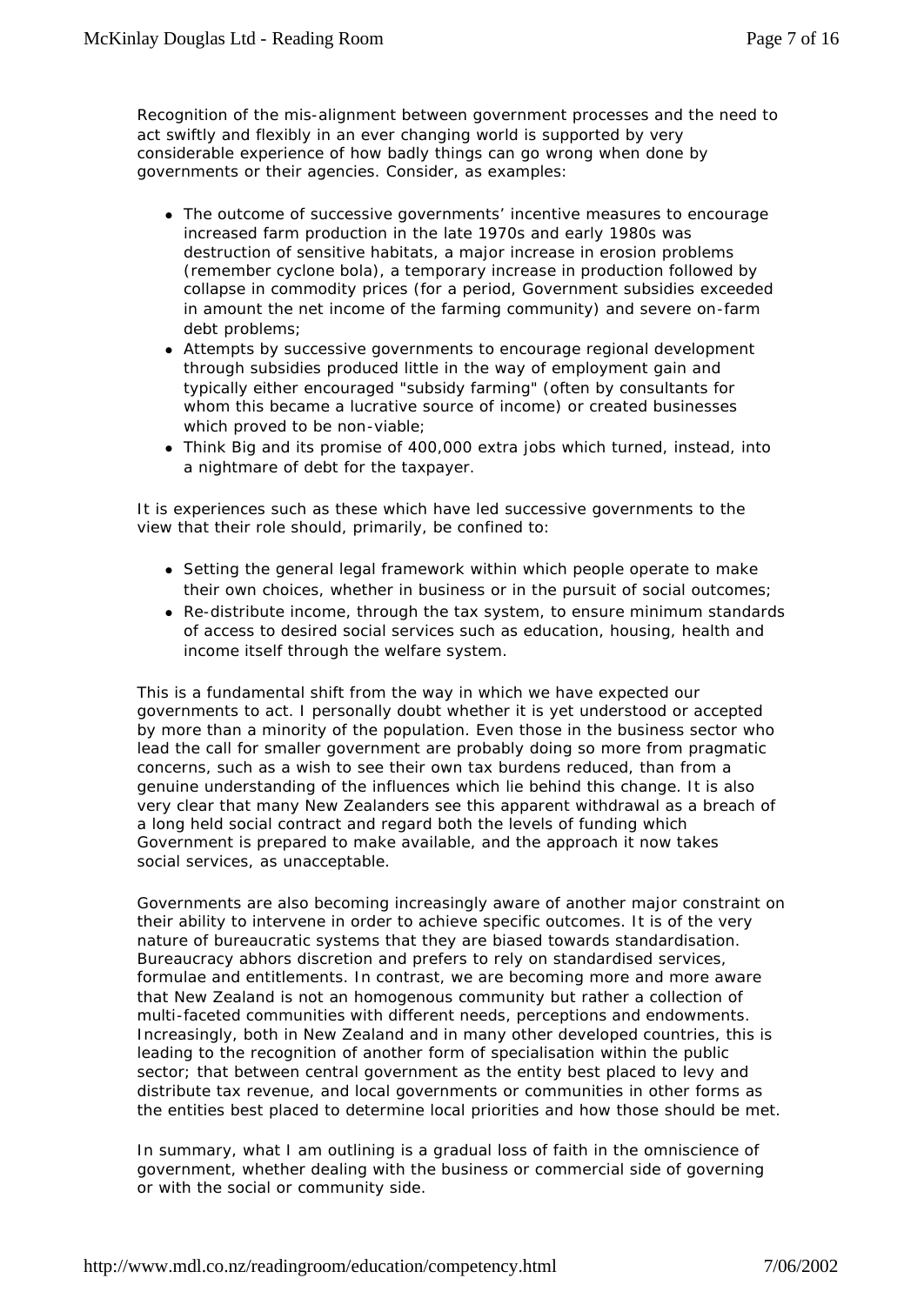The point I wish to make here is that, notwithstanding both widespread public objection to the changing nature of government, and what I personally regard as the very ham fisted way in which the change has been managed, it is here to stay. It is simply not feasible for any New Zealand Government to revert to the practices of bygone years through what were our traditional practices of:

- Borrowing in order to pay for current consumption (which is really a form of deferred taxation);
- $\bullet$  Increasing current taxes;
- Reverting to a process of "picking winners" either in the business sector or in areas such as education or health where those decisions are best left to professionals who understand the areas and face, at least for their own organisations, the consequences of their decisions.

What does this mean for a sector such as education? In my judgement, present and future governments will concentrate on the purchase/funding role (see this as part of Government's commitment to redistribution) rather than on determining exactly what providers should provide and how. This will see a gradual shift away from management of provider institutions for its own sake, or from Government making judgements as to how many providers there ought to be and where they should be located. Instead, Government's ownership interest will concentrate far more on ensuring that there exist systems, within the institutions it owns, which will contribute to good governance of those institutions and sound stewardship of their assets.

Specifically, I argue that this change in emphasis means that the Government will no longer be committed to the support of institutions which cannot survive, financially, within the Government's standard funding/purchase framework. Instead:

- Risk of failure will be seen as a necessary discipline to underpin efficient management of tertiary institutions - a willingness to "bail out" failing institutions will instead be seen as simply a signal to managements that you can stop worrying about bottom line efficiency as, if the worst comes to the worst, Government will simply write you another cheque;
- Support for a failing institution will be seen not as a judgement in the context of a national education policy on the need to ensure access (as, particularly with changing technology, potential students will have other access opportunities) but as a disguised form of regional development and as probably a negative in terms of educational outcomes by maintaining in place an institution which, by virtue of financial failure, would almost certainly be seen as having demonstrated that its educational services were not of sufficient quality, or sufficient relevance, to compete effectively with other providers.

This may seem a fairly bleak scenario. Elsewhere $4$  I have put this in the context of the changing roles of central and local government. In that paper I argued that local government was increasingly becoming the government of the district for which it was responsible and that it was at this level, rather than as part of central government policy, that questions such as the survival of local institutions would be decided. I suggested that, as a working hypothesis, it was sensible to assume that perhaps as many as a quarter to a third of New Zealand's polytechnics would prove to be non-viable within current policy settings. Central government's concern would remain one of funding access (within budgetary constraints); in respect of individual institutions, central government's focus would be on managing its ownership interest but not on keeping institutions open for their own sake.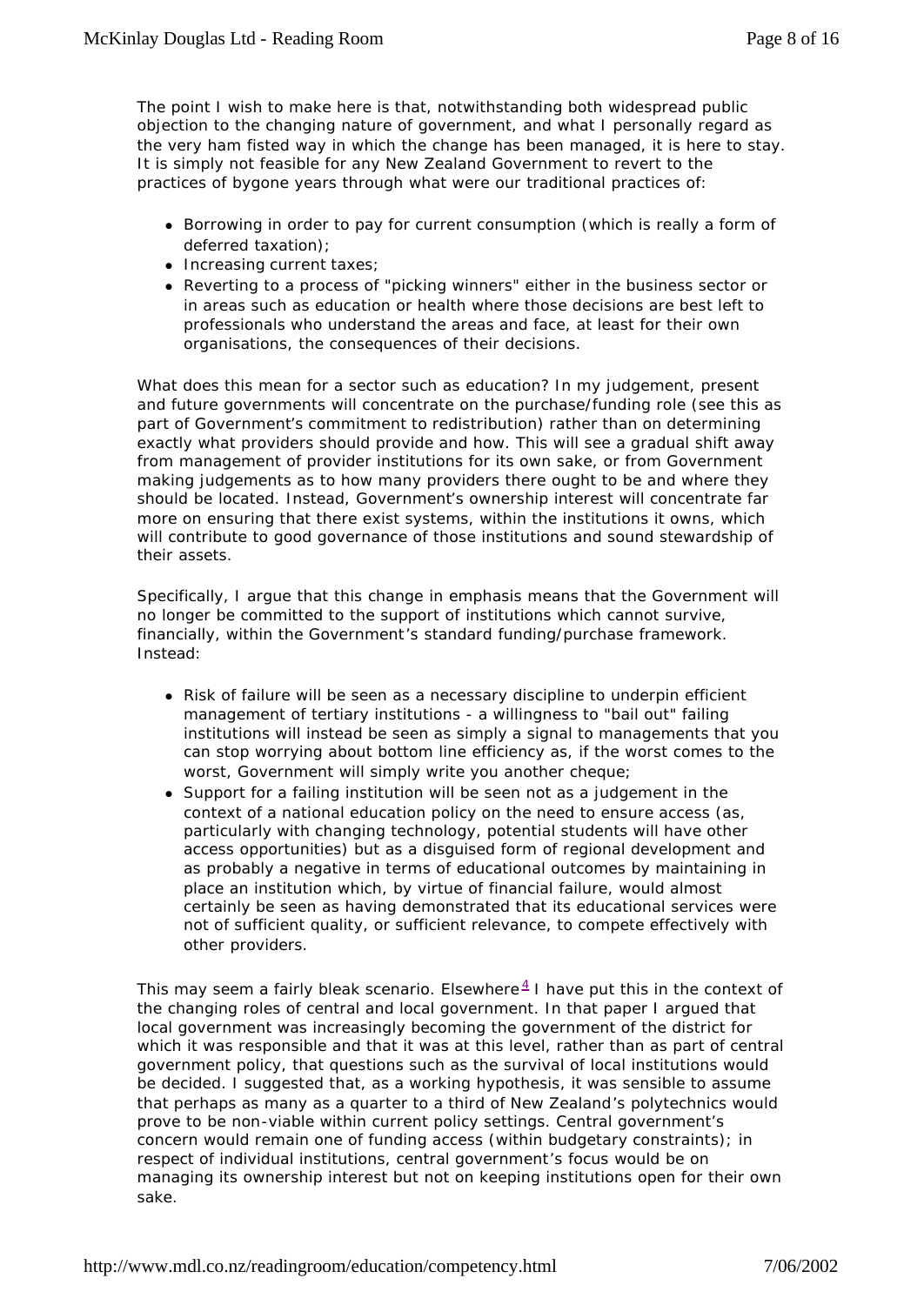Instead, the question of whether a particular institution continued in existence or not would become primarily a matter for local decision. If it mattered locally (as it does in a number of communities) to maintain a tertiary institution in existence, then the appropriate option was for local interests to stand behind what I have termed a "community buyout" shifting responsibility for the ownership interest from central government to the local community; more of this later.

#### **The Nature of a Capable Educational Institution**

In this section I want to put forward some suggestions regarding the preconditions for being a capable educational institution. Here, I am talking about institutional capability rather than about the nature of educational practice - that is for other speakers and is well covered at this conference.

Instead, I want to talk about the characteristics of a capable institution. In doing so, I start by drawing together the themes of earlier parts of this paper as context.

First, consider the distinction between competence and capability cited in the introduction: "you are competent when able to handle a familiar problem in a familiar environment; you are capable when able to handle an unfamiliar problem in an unfamiliar environment."

Next consider the way in which the environment is changing. Technological change is going to affect New Zealand's educational institutions directly. It has the potential to change, radically, both the geographical and the demographic catchments from which they have been accustomed to drawing their students. Equally, it will mean that students who may have naturally turned to a particular institution - because of proximity or because it was recognised as a New Zealand specialist in a particular subject area - will themselves be able to choose from a huge range of potential suppliers.

Do not believe that such things as the difference in funding arrangements will necessarily protect against this kind of competition. First, there are suggestions in the recent green paper that funding should be attached to students rather than to institutions and, that, perhaps, students should be able to apply that to the purchase of services from providers wherever located. Secondly, students are becoming increasingly conscious of the cost:value relationship and may be prepared to pay quite high fees if they believe there will be commensurate value.

Again, I pause to note that New Zealand's PTEs already operate in an environment which requires them to understand the impact of technological change and be very aware of the preferences of their customers, both the agencies or businesses which formally provide much of their funding and the students whose choices underpin that.

In the introduction I quoted extensively from the report of the Tomorrow's Company Inquiry not because I believe that educational institutions and companies are interchangeable - they are not - but because I believe that increasingly both are operating in similar environments. To survive under the twin pressures of technological change and globalisation, educational institutions will face exactly the same needs as companies to be able to respond swiftly and flexibly to increasingly rapid change. In your environment, you have been used to long lead times for the design and approval of courses and to operating on a semester based cycle which by definition has meant that new products and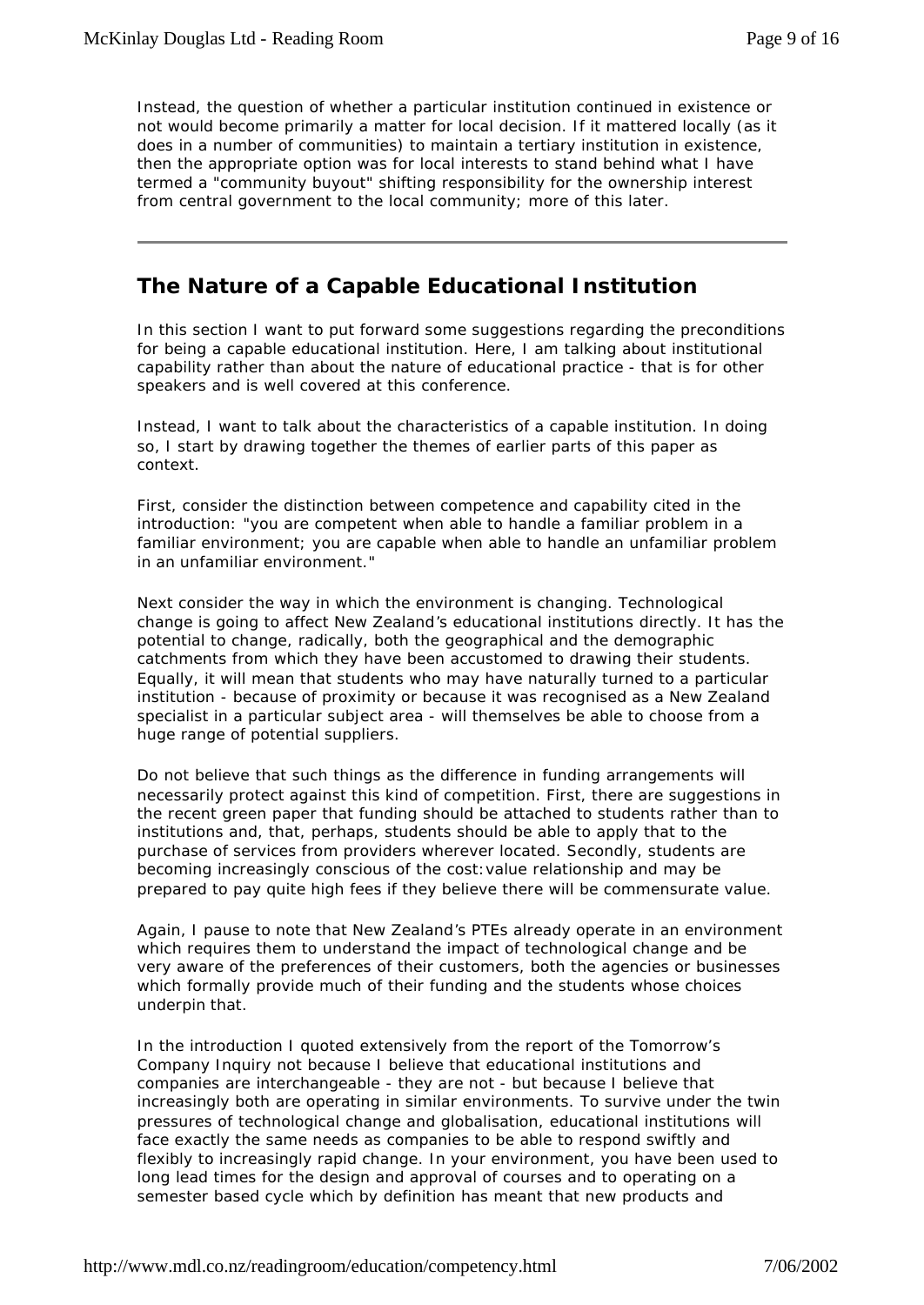services are introduced only at very specific times during the year. These characteristics have been, largely, a function of the fact that educational services have been delivered in fixed physical locations coupled with traditional commitments to the mix of teaching and vocation (research and reading) time for staff.

I see no reason why these constraints should continue to apply if we are moving more and more to electronically based delivery systems. You may well find yourselves in the same situation as one case study company in the Tomorrow's Company Inquiry which reported that "a product improvement gave them an edge for a mere six weeks".

Consider what this means if you are to have the capability to handle unfamiliar problems in an unfamiliar environment, the situation which I believe will be typical of any institution operating under the scenario which I have outlined.

Section 160 of the Education Act reads:

*"The object of the provisions of this Act relating to institutions is to give them as much independence and freedom to make academic, operational and management decisions as is consistent with the nature of the services they provide, the efficient use of national resources, the national interest, and the demands of accountability."*

What I am suggesting is that you face a profound change in the nature of the services which you will be providing as compared with the nature of the services you provided at the time that section was written (1989). Specifically, I am suggesting that if you are to compete in the kind of environment which I have outlined, your institutions will need to be autonomous self-governing bodies. The demands of the environment in which you will be operating will simply not permit the luxury of long drawn out negotiations over the nature of courses, funding, terms and conditions of employment, the structure of your governing bodies or any other matter. There is a certain irony in this judgement. There has been a long standing tension between tertiary institutions and Government over issues such as autonomy and academic freedom. I find it fascinating to contemplate the possibility that tertiary institutions may finally have the autonomy they have sought, not because Government has finally yielded to traditional academic arguments but because changing conditions in the markets in which tertiary institutions operate give neither them nor Government any other choice.

This is the good news, but like all good news it comes with conditions attached. First, you will have not only autonomy but responsibility; specifically, responsibility for your own academic and financial viability. Leaving aside the arguments in an earlier part of this paper on the limits on government action, there is no way in which any government would be prepared to grant autonomy on the one hand but remain as underwriter of financial risk on the other $^5$ . Government will remain as the purchaser (unless it moves in the direction signalled by the green paper of attaching funding to students rather than purchasing through the EFTS system). It will also, for very good public interest reasons, continue to maintain (and hopefully improve) quality assurance measures.

To the extent that Government remains the owner of institutions, I would expect it to act towards them as it does towards (say) state owned enterprises by establishing a framework for the proper management of the ownership interest; largely this is a matter of setting performance targets, appointing or overseeing the appointment process for the governing body and monitoring performance.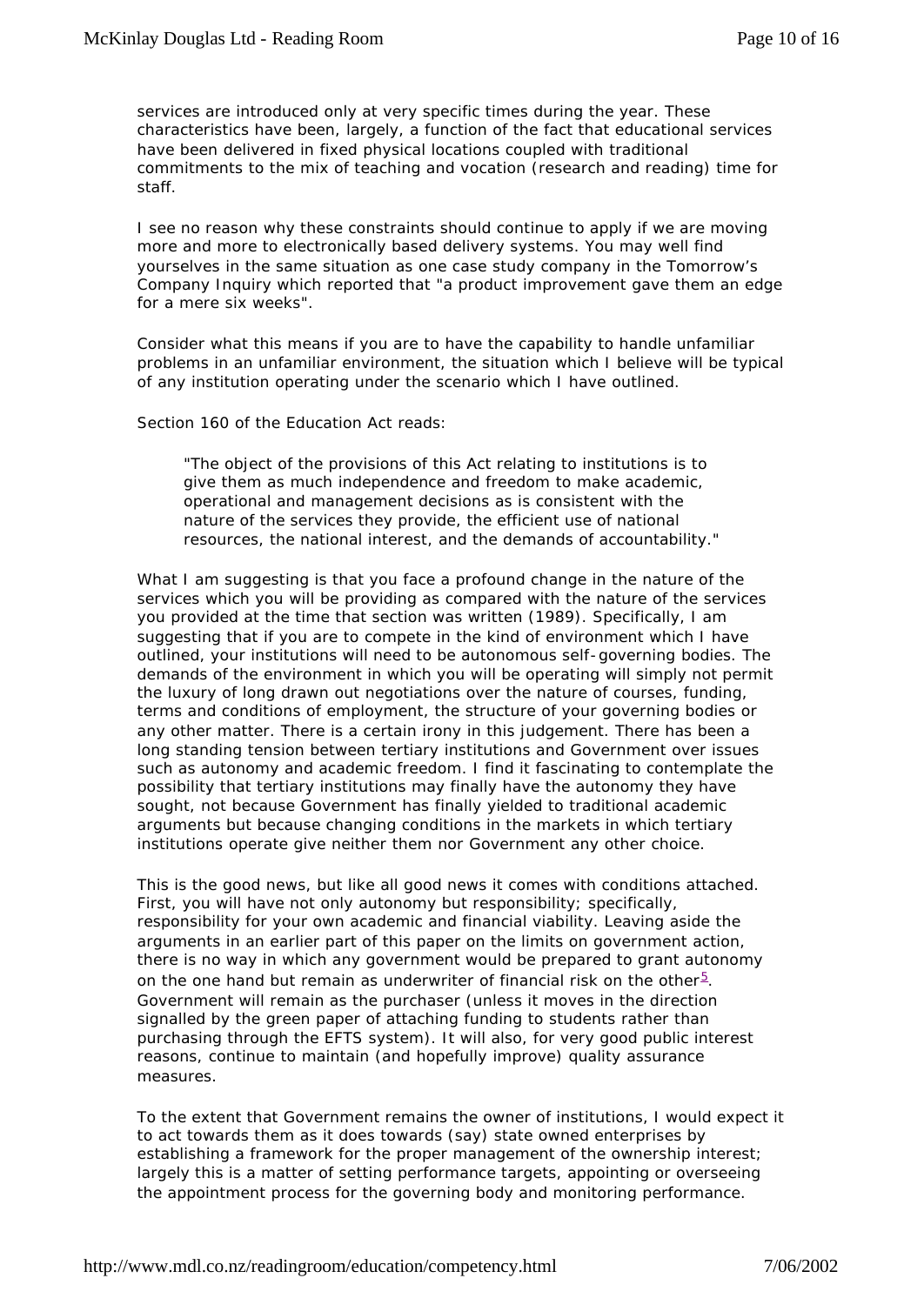# **The Structural and Organisational Implications**

The scenario which I have outlined clearly implies some kind of structural and/or organisational change for tertiary institutions. The structure and governance of tertiary institutions has been a very live topic for some years now. It has been driven as a subset of issues within public sector reform with a focus on better stewardship of the Crown's ownership interest. This has a number of facets including:

- Mechanisms for ensuring good stewardship of the Crown's assets including the efficient use of resources;
- Means of managing risk to the Crown including financial risk (so long as the Crown is seen as in some sense the residual guarantor) and which includes the Crown's interest in being assured that proper attention is paid to institutional viability.

In 1995 a paper prepared for the New Zealand Vice-Chancellors' Committee by Graham Scott and Simon Smelt set out the Crown's interest in university (or for that matter tertiary) level education and its ownership interest in the following terms:

#### **Interest in Education**

"The Government's interests in university level education focus on equity and subsidy concerns, research and the development and delivery of its strategic priorities. In New Zealand, as overseas, the state is seeking to improve accountability for the use of public resources and move from input controls to contractual ones and objective setting. The Crown as owner is liable to be more active in its ownership relations with universities than hitherto, rather than merely setting the regulatory framework and pursuing its so-called purchase interests in relation to research and funding student places" (note that this description of the Crown's interest in university or tertiary level education describes it as primarily a purchase interest).

#### **Ownership**

With regard to ownership interests, its emphasis is primarily on containing the financial risk to the Crown and improving performance. Ownership, and ownership monitoring appear however to add little to the Crown's other interests in universities or to fulfilment of the broader objectives that a university may hold. Nevertheless, they offer the Crown reserve powers to intervene in order to safeguard its risk or to try to enhance performance. In part, this may be a means for the Crown to avoid explicit ex ante purchase contracting, by giving it the ability to intervene ex post".

More recently, the Ministry of Education has released the green paper "A Future Tertiary Education Policy for New Zealand; Tertiary Education Review". This document clearly signals the intention to introduction major changes. There are signals that:

- $\bullet$  Funding may shift from an institutional to a student focus;
- Improvement in the quality of governance is a major priority (a particular concern is the size and composition of councils);
- A preferred option appears to be the establishment of tertiary institutions as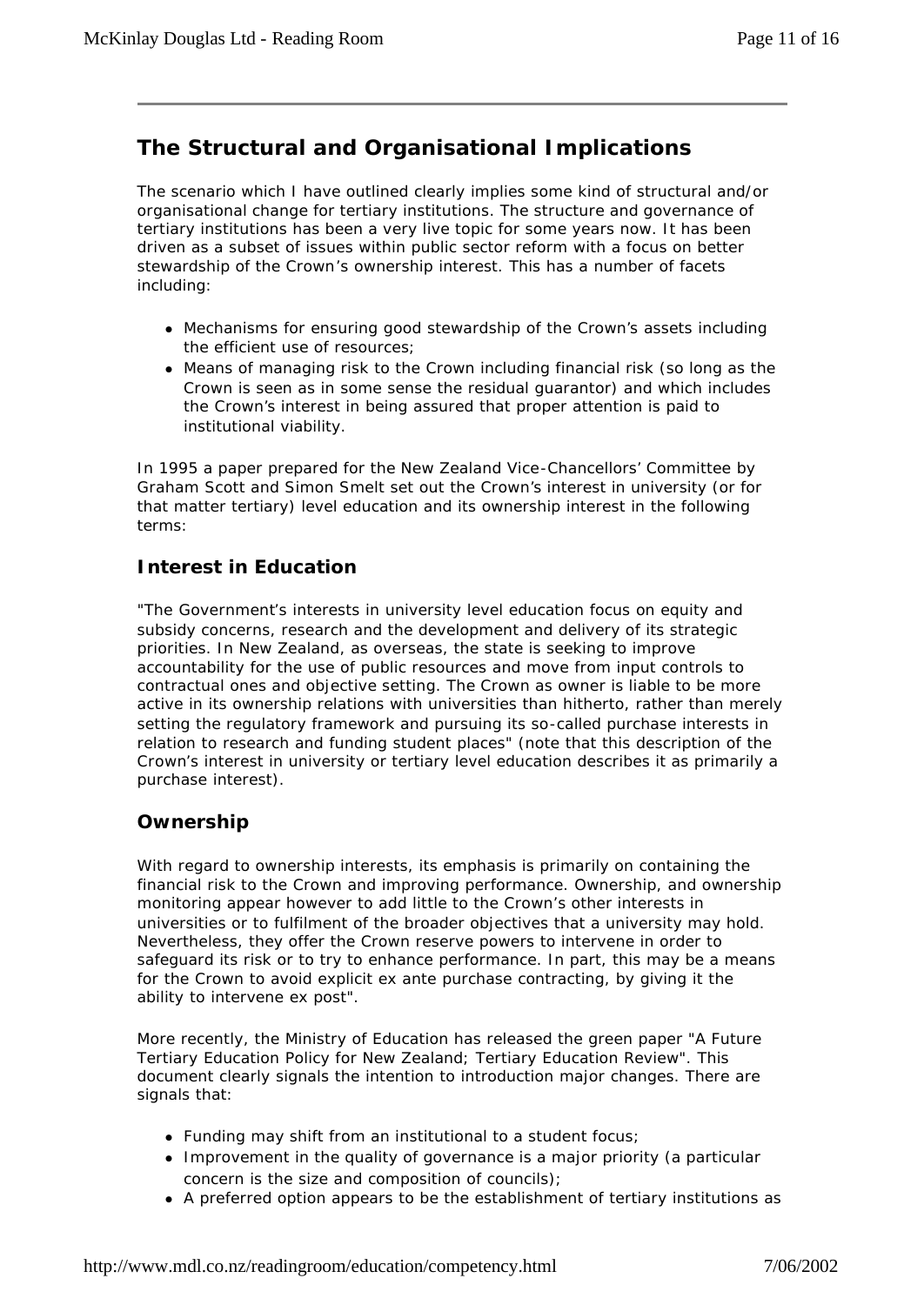Crown owned companies broadly parallel to Crown Health Enterprises as they are expected to be at the end of the current round of health sector reforms, that is, not for profit companies which are nonetheless required to pay a capital charge.

This latter implication follows, amongst other things, from the extensive work done towards the development of a tertiary capital charge as a means of ensuring that tertiary institutions explicitly recognise the opportunity cost of the capital which they employ.

The Scott report took a somewhat different approach. It argued that there were three factors which needed to be balanced:

- The need for an effective system of governance;
- The wish by universities (and other tertiary institutions) for the maximum degrees of freedom necessary for pursuing their objectives effectively;
- The concerns of the Crown as a major funder to ensure suitable and reliable provision and to minimise risk to itself.

In Scott's view a trust or equivalent not for profit corporate form was seen as the most promising means of balancing these concerns "in part because of the useful distinction between settlor, trustees and beneficiaries together with the binding nature of the Deed of Trust. These features facilitate a relationship between parties which is fundamentally different from that between shareholders, directors, and managers in a public or private sector corporation in terms of the obligations they create for the parties".

From reaction so far to the green paper, it seems that Scott may have been a lot closer to an understanding of the preferences of the tertiary sector than the authors of the green paper. Specifically, the implication that tertiary institutions should become not for profit companies governed by Boards of Directors appointed substantially for their commercial skills has clearly not found favour.

My own view, and the argument which I wish to advance in this part of this paper, is informed by two things:

- A consideration of the context in which the tertiary institutions of the future will operate; specifically the impacts of technology, globalisation and the growing recognition of the limits of government action;
- My experience in advising on the design of organisational structures across a range of different entities from public companies through Crown and local authority owned companies to trusts, co-operatives and community organisations. This is an experience which has left me with two clear views:
	- ° form flows out of a close understanding of function;
	- ° governance matters and it is a very different thing from the expression of stakeholder interests.

Let me start with function. My first concern is that both the Scott report and the green paper place insufficient weight on the level of uncertainty which tertiary institutions will face in coming years because of factors such as technological change and globalisation. There is clear evidence, for example from the energy sector or from observing the major trusts which emerged from the restructuring of Trust Bank, that trust structures are not well adapted to the management of businesses operating in an inherently uncertain environment. The "prudent person" rule which governs trustees conduct is simply too inhibiting, as is what I term the "body language" of trusts as institutions.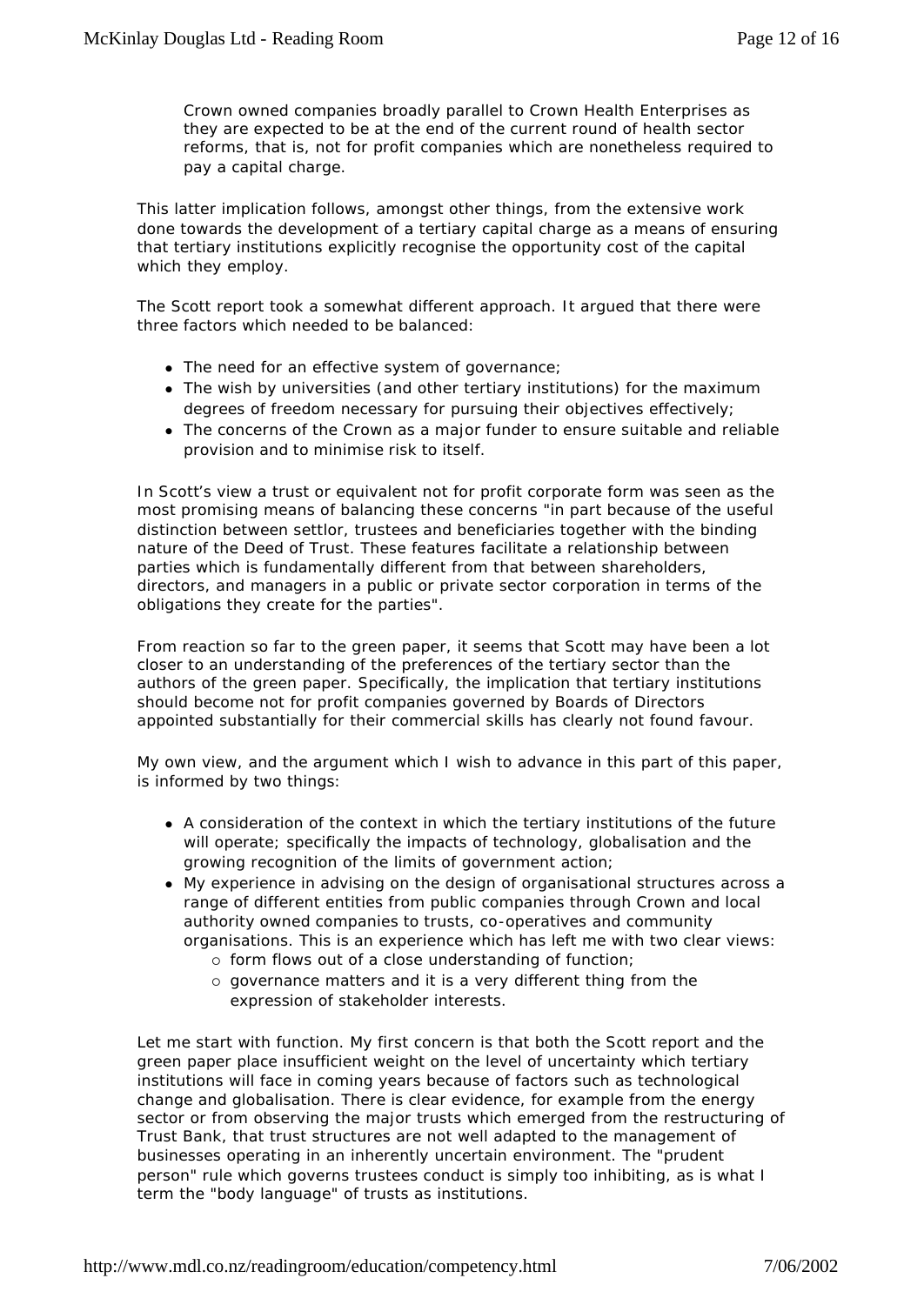The idea of a Crown owned company seems similarly flawed, especially if it is based on the Crown Health Enterprise model, given public dissatisfaction with that. The Crown owned company model does provide a better framework within which to manage business in conditions of uncertainty but it is not one which I would willingly apply in a context in which both academics and students have strong views about the relationship between governance and stakeholder interests, as well as clear concerns that the use of a company structure is simply a way station on the road to privatisation<sup>6</sup>. Design of the tertiary institution of the future must take account of:

- The fact that the institution will be managing a business under conditions of uncertainty; this means ensuring that those responsible for its management must face appropriate incentives and, in particular, in some form there is a direct relationship between management of risk and their own personal income and wealth (this is not an argument for privatisation; it is simply stating what seems to be a necessary pre-condition for effective management under conditions of uncertainty);
- A clear recognition that tertiary institutions should be driven by a commitment to academic values and not just financial returns - whereas for a company financial returns (maximisation of shareholder wealth) may be the primary reason for existence, for a tertiary institution meeting financial performance targets should simply be seen as a necessary precondition for survival rather than an end in itself;
- An appropriate means for incorporating long standing traditions of stakeholder involvement including staff, student, community and graduate interests.

This will require skill in organisational design. Effective management under conditions of uncertainty requires that somehow in some way capital is at risk in a form which has real consequences for those responsible for the organisation's governance. That is easily achieved within a company structure; shareholders carry residual risk and have the power to replace management; in turn it is increasingly common for management to be rewarded in relation to financial performance. I argue that, in a similar way, tertiary institutions will require risk capital as part their funding base and that management rewards should be related, at least in part, to the outcomes for the providers of that risk capital. Again, I stress that I am not arguing for privatisation as there are a number of other ways in which risk capital can be introduced into tertiary institutions without removing their essentially public character or, for that matter, needing to make any change to current legislation.

Responsibility for the academic leadership of the institution must remain in academic hands. In practice, this may ultimately lead to some form of internal purchasing with negotiation taking place between management and academic staff regarding level of funding and the course and other activity which the institution will undertake. Here, I am clearly signalling the need to achieve a delicate balance between the competitive reality which the institution will face in the outside world and the importance of maintaining academic values within the institution.

It is imperative that there be a proper separation between governance interests and stakeholder interests. Currently, the councils of tertiary institutions are a confusion of the two. The role of councils is to provide good governance of the institution, including good stewardship of its resources. Their composition all too often points in the opposite direction of satisfying particular stakeholder interests whether it is those of staff, students or community. All of these are significant interests. In my view they are better satisfied by being separately identified within their own form of structural expression. Elsewhere this is increasingly achieved through the use of specific stakeholder bodies whose role is to work with the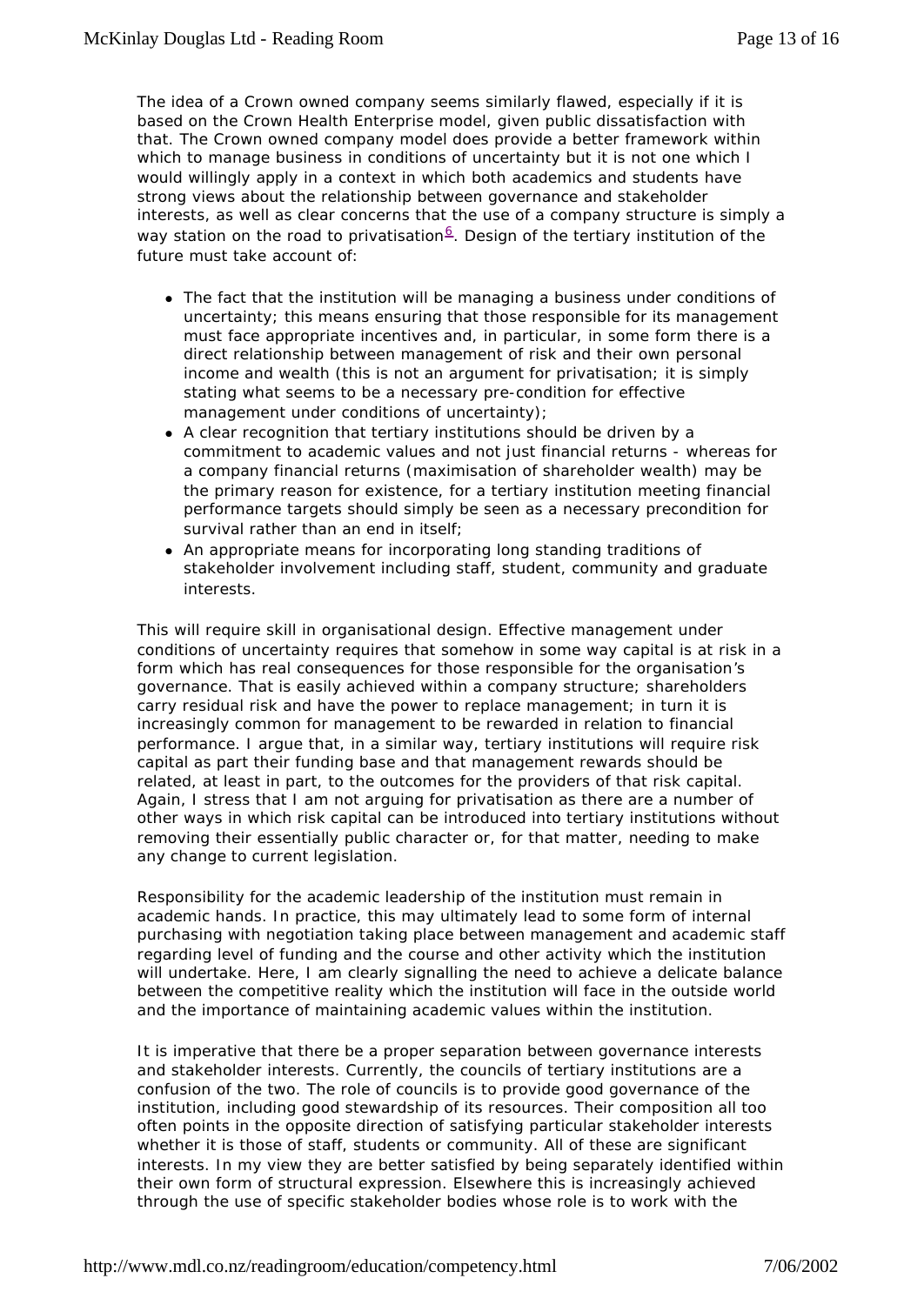governance body for the institution and who are normally entitled to full information and the resource base need to make an informed contribution.

All of these principles can be put in place under current legislation. There is significant scope to restructure institutions so that they draw on a mix of capital appropriate for organisations which, on the one hand, have an inherently public interest purpose and tradition but, on the other hand, increasingly are operating in competitive markets and must apply market disciplines.

There is scope also for the necessary governance and management changes. These are required not just because of some sense of purity in the separation of function but because changing conditions demand this. In the world of tomorrow, there will simply be no substitute for autonomous self management with the capability to handle unfamiliar problems in an unfamiliar environment.

## **Conclusion**

In this paper I have:

- Discussed the changing nature of the environment within which educational institutions function;
- Argued that, just as the educational priority is educating for capability, so the organisational priority is the development of capable institutions;
- Argued that the capable institution is both autonomous and self governing;
- Outlined some of the implications for existing governance, structure and stakeholder relationships.

I want to stress again the usefulness of looking at your future through an understanding of what is happening to the future of other key institutions within society. You will better understand your own future if you understand that the same forces as are acting on Tomorrow's Company are acting on the institutions with which you work. You will be better able to respond to these forces if you understand that many of the changes which have been taking place in the way in which we are governed, and the structure of our public and private sectors, are less a product of ideology than of necessity.

You will almost certainly feel more comfortable with these changes if you understand that ideology, rather than driving the changes, has often served to confuse consideration of possible outcomes. In the current debate over the structure of New Zealand's tertiary sector, the issue is not corporatisation or privatisation although many would have you believe that this is the case. The issue is, instead, how best to build the capable institution. My answer, which I urge you to share, is that of working towards the creation of the autonomous selfgoverning institution with a full understanding of what this means. It includes carrying responsibility not just for successful educational outcomes but also for successful organisational ones, an outcome which will require you to understand the relationship between risk and resources, the difference between organisational governance and stakeholder relationships and, above all, the relative powerlessness of any New Zealand Government to turn back the clock.

# **FOOTNOTES**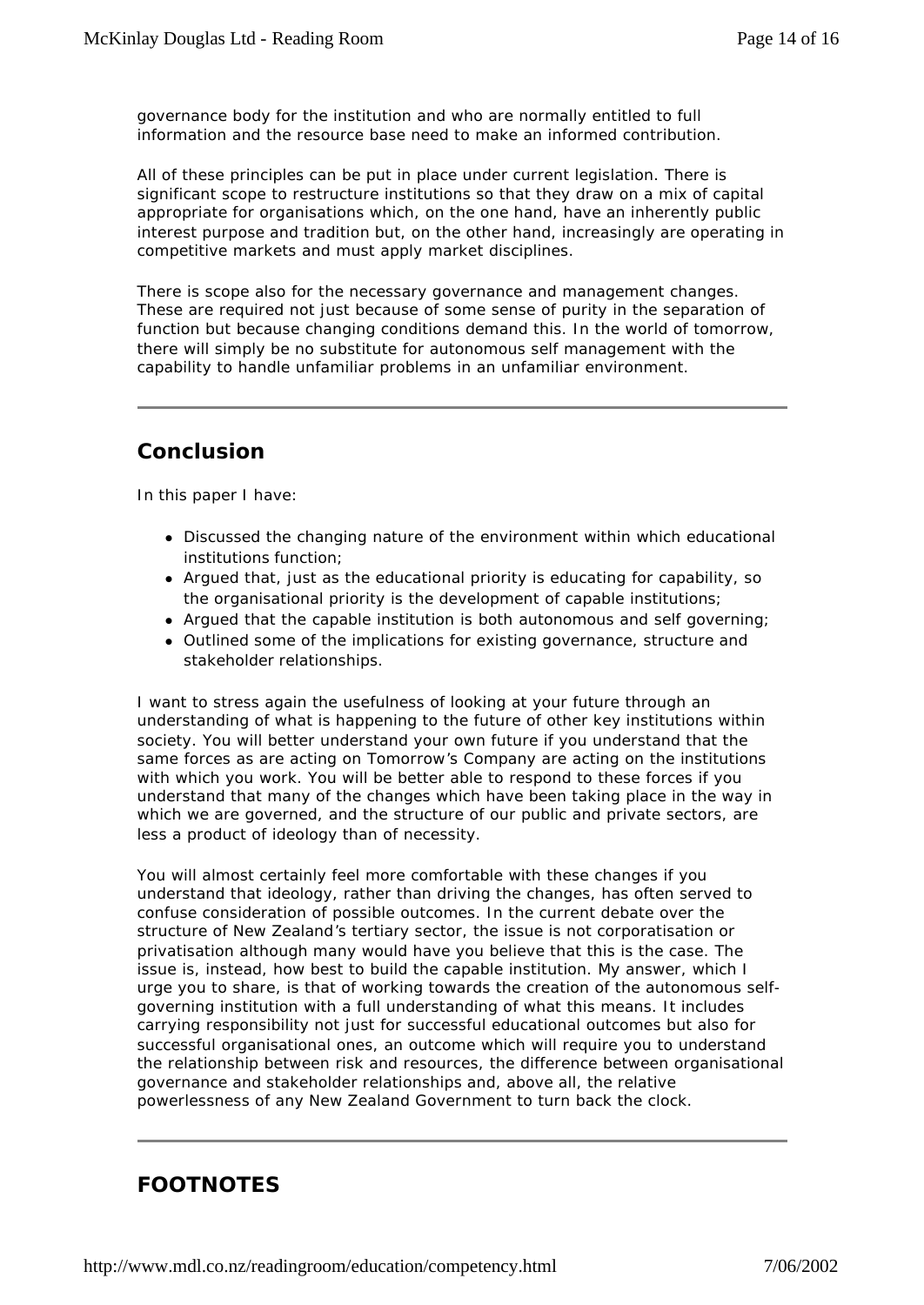1. In practice, this paper will speak largely to the circumstances of New Zealand's polytechnics and universities and most particularly those of their activities concerned with students who seek their qualifications as a means towards earning an (enhanced) income. In making this restriction I am very aware that the paper may be less directly relevant to other and important parts of the education sector ranging from the pre -school, primary and secondary sectors, to those parts of the tertiary sector concerned primarily with the pursuit of knowledge, to wananga and to the many private training establishments whose survival is already dependent on their ability to function as capable institutions in the sense in which that term is used in this paper.

2. The present turmoil in Asia is just the latest, and one of the most dramatic, examples of the inability of national governments to resist trends within the world economy.

3. In practice, if New Zealand's exporters, or firms which compete against imported products, are to be internationally competitive, then ALL New Zealand based activities need to meet international standards. Economists draw a distinction between what is called the tradable sector, compromising those firms which export or compete against imports, and the non-tradable sector delivering goods or services domestically with no apparent competition from offshore. Despite the apparent insulation from the international market, efficiency in the non-tradables sector is a critical element in our international competitiveness. Price rises or inefficiencies in that sector become part of the cost structure of firms in the tradable sector and affect their competitiveness. In the 12 months to September 1997, inflation in the tradable sector was zero but in the non-tradable sector 3.8%. The result is a cost squeeze on the tradable sector as it is forced to meet higher input costs which it is unable to recoup against international competition. The message of this analysis is that the local council, the plumber, or the polytechnic is just as much a part of our competitive effort in the international arena as the Dairy Board or Fisher & Paykel.

4. In a paper delivered to the Provincial Cities Conference in Napier on 31 October 1997.

5. It may be worth elaborating on this point. Autonomy must mean the freedom decide the activities which an institution will undertake, the way in which it will do so, and the resources it will commit. Necessarily, in an uncertain environment, some decisions will prove successful in the sense that the activity generates a surplus for the institution but equally, some will be unsuccessful, perhaps to the extent of threatening the viability of the institution as a whole. If Government remains the risk bearer but has no influence over the activity of the institution, then this can amount to writing a blank cheque; institutions could experiment in the knowledge that, it they succeeded, then they gained the benefit but if they failed Government would bail them out. This is not only a matter of fiscal risk; it is likely also to lead to a somewhat lax decision making environment (a good but not exact parallel is the Saving and Loans debacle in the United States some years ago when Government guaranteed savings institutions produced collectively huge losses for the taxpayer as the result of ill-judged business decisions the product of an environment in which the S&Ls kept the gains but the Government got the losses).

If, under conditions of autonomy, Government does not bear the risk, then someone else will. The risk could be borne by the institution as a whole; it could be quarantined into faculties or departments by setting operating budgets and terms of employment such that, if they could not cover their costs then they bore the shortfall; it could be borne by introducing external capital as a cushion for any shortfall. Each option has different implications. Each requires a clear recognition